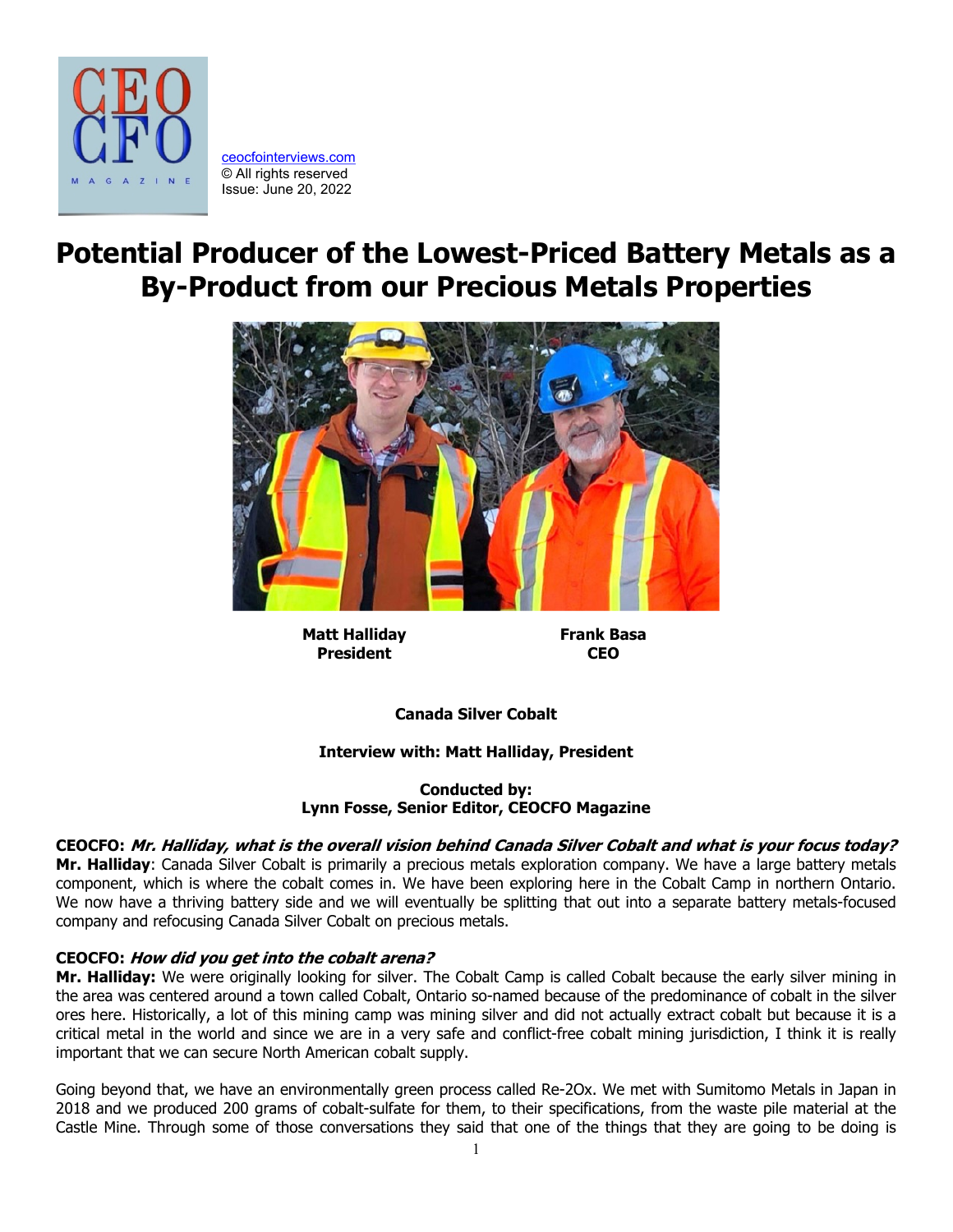increasing the nickel content of some of the batteries. Therefore, we have been proactively picking up nickel/copper/cobalt properties across Quebec. Now we actually have two different styles of cobalt properties: the silvercobalt properties in northern Ontario and the nickel-copper-cobalt properties in northern Quebec.

### **CEOCFO: What are the challenges in mining cobalt; how is it different from silver?**

**Mr. Halliday:** I think the big challenge for us would be the processing and we are ready for it. We have a mineral here called cobaltite which is a unique cobalt mineral. We have a process called Re-2Ox that can produce cobalt-sulfate from cobaltite. One of the reasons we have this process is because there is a high arsenic load in the cobaltite and that needs to be removed safely. Therefore, we basically have a green process that can produce cobalt-sulfate on spec for the EV market, and it can do it from right here in the Cobalt Camp.



[Jesse Garant Metrology Center](https://www.ceocfoworldwide.com/)

## **CEOCFO: What is different about your process?**

**Mr. Halliday:** I do not think there is a magic bullet to the process. The technology is a process that exists and basically what we have is a trade secret crucial to the process. The components and how you put them together are an elegant system. It is a simple system and an effective system. Basically, the formula we use itself is the beauty and not so much the technology.

## **CEOCFO: Do you foresee licensing out the formula separately from what you are doing?**

**Mr. Halliday:** That is yet to be seen. I think that it is an important process, especially since it is able to remove arsenic in an environmentally friendly way without any burning or smelting, and we could be able to market that internationally and here in Canada not just for cobalt, but also for multiple different commodities that have similar requirements.

**"We want to be the premiere, client-specific battery metal producer globally from our conflict-free mines in North America." Matt Halliday**

## **CEOCFO: Would you tell us about the properties you have today?**

**Mr. Halliday:** We have the Castle Mine, which was a past-producing mine, last operated by Agnico-Eagle in the 1980s. It is near Gowganda, Ontario and it was a very high-grade silver mine. We are continuing to explore in and around the Castle Mine and we would like to get back underground at the Castle.

Our flagship Castle East project is a kilometer-and-a-half to the east of the Castle Mine. That is where we have been hitting extremely high-grade silver. We believe it is the highest-grade silver in the world. We have been hitting up to almost 90 thousand grams per ton of silver, which is quite remarkable.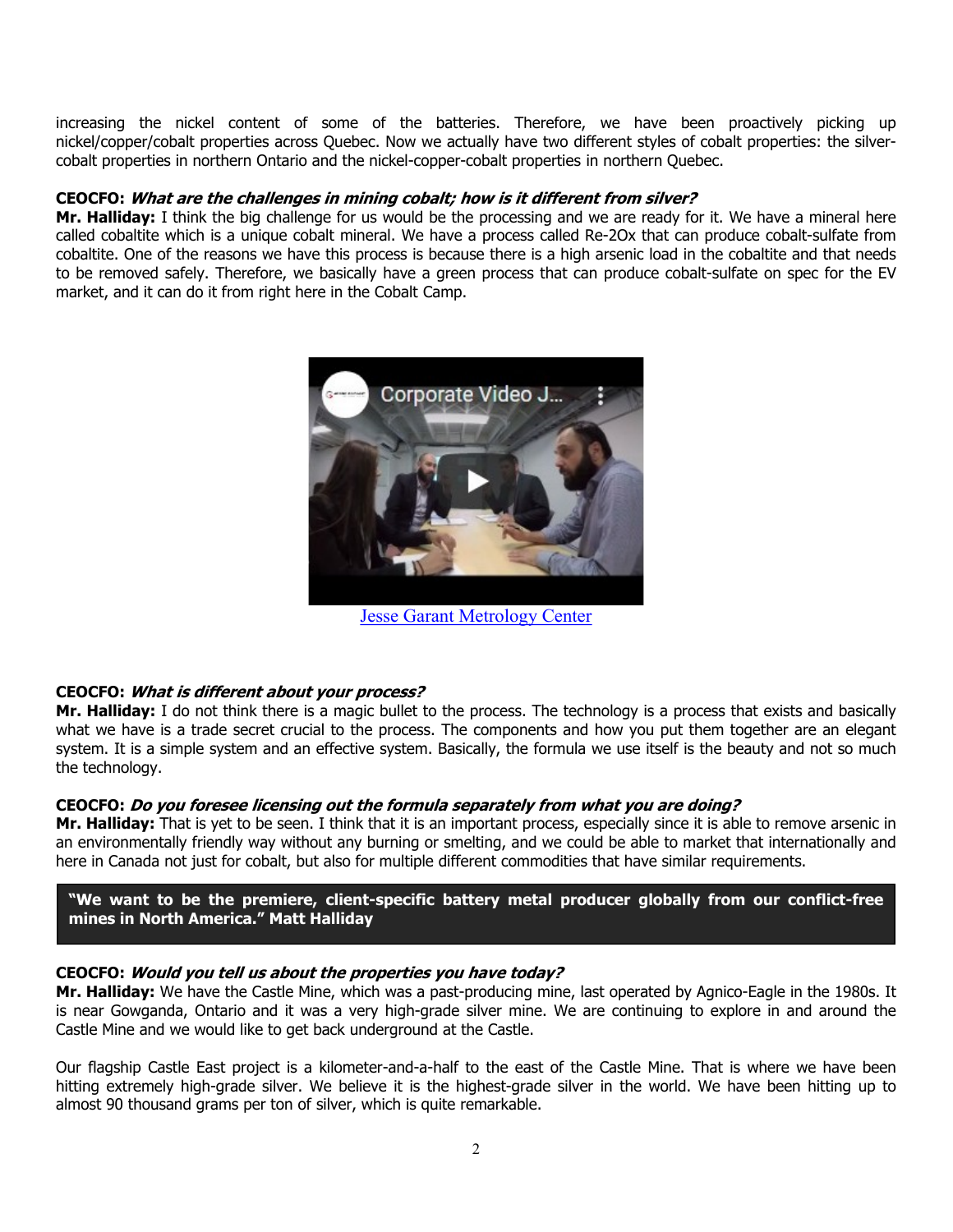#### **CEOCFO: Are you looking at additional properties now or is that something you always do?**

**Mr. Halliday:** That is something we always do; we always have our eyes open. We are always in conversation with somebody about something.

#### **CEOCFO: What is happening on the ground today?**

**Mr. Halliday:** We want to put a ramp down at the Castle East property. It is an excellent high-grade deposit. We have done a lot of good drilling from the surface and now it is time to take a bulk sample and to accelerate this project to continued exploration from underground. I think that the bulk sample can pay for the ramp development itself and the exploration that we can do from underground could accelerate it into a mining project.

#### **CEOCFO: How is the mining industry in general, dealing with labor shortages or anything in the supplychain? How are you affected by the challenging macro environment we all face today?**

**Mr. Halliday:** It has been difficult. We have built a young team of good geologists, technicians and laborers. I am very proud of this team, and although it has been difficult to build, we are hoping to retain that team.



[Nano Diagnostics/NanoDX](http://www.theceocfo.biz/)

There has definitely been a shortage of trained people. Everyone is in the same pool right now. However, I think we have come out with a very strong team and I am working hard to make sure they are happy and we are trying to be competitive as well. There have been a lot of other issues, the price of gas is going up and that has been quite startling. One of the things that we have had more issues with is skilled trades, because there is just not enough electricians, carpenters and miners around. Fortunately, we have managed quite well, but it has not been easy to secure these people.

We have had an excellent long-standing relationship with our drilling contractor. That is one area where we have always been very successful. We have been using our drilling contractor for multiple years now and that has gone so well and has been good for us.

#### **CEOCFO: Does the fact that you have high-grade silver and the fact that you have this process for the cobalt, help in attracting people to the company?**

**Mr. Halliday:** I do not think that is a factor. They are shopping for the best offer. For us, we are not looking to hire a full-time electrician yet. Maybe when we get into a mining situation we will, but just finding those qualified people to come in and do work here from time to time has been difficult.

## **CEOCFO: What does the next year look like and what are some of the steps you are anticipating?**

**Mr. Halliday:** We have an exciting year coming up. We have just put boots onto the ground at our Eby-Otto project, which is our gold project near Kirkland Lake, Ontario. We are transitioning the Gowganda project towards getting its ramp